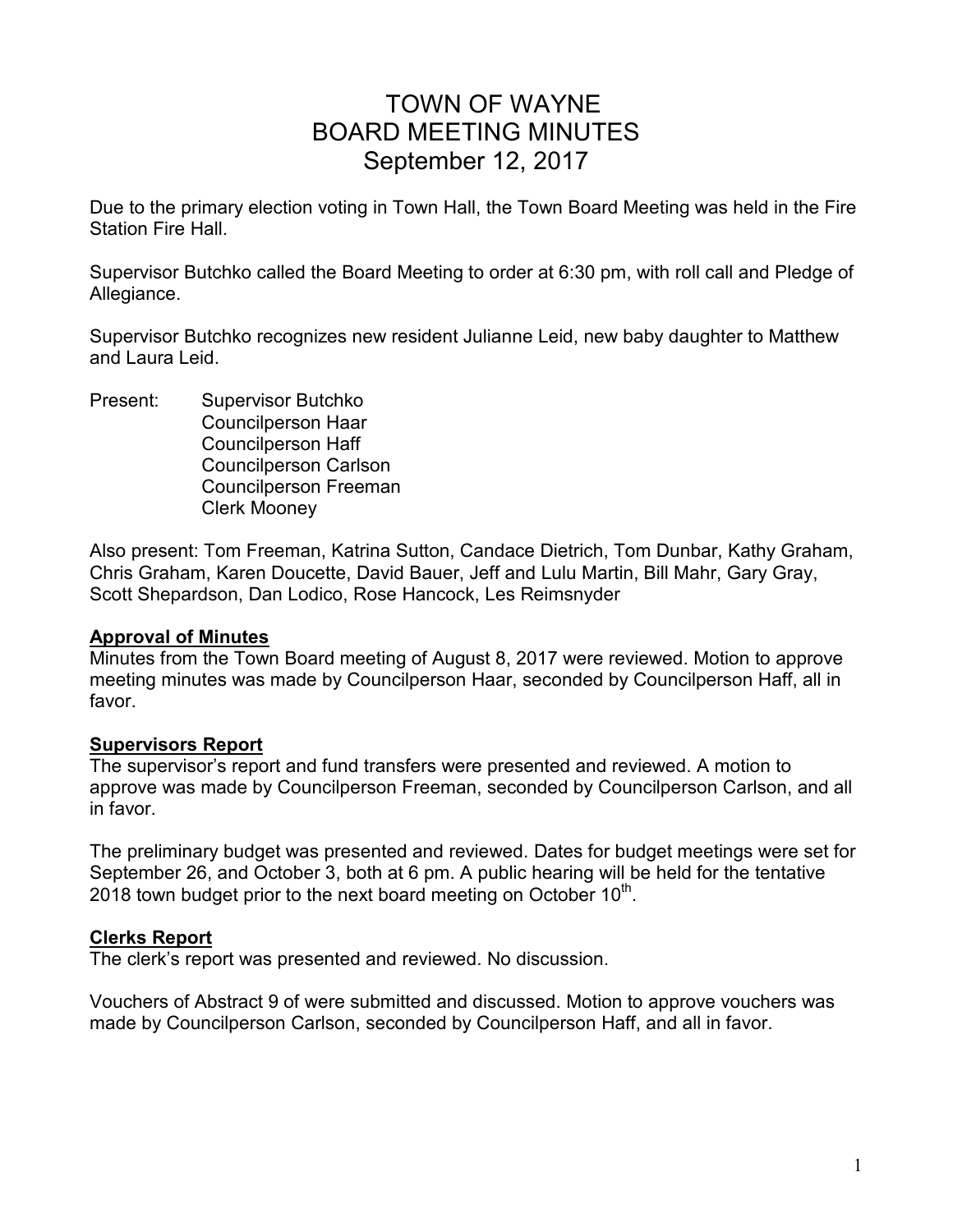Abstract 9 Vouchers were broken down by:

| • General Account    | Vouchers $222 - 255$ | \$14,896.76 |
|----------------------|----------------------|-------------|
| • Highway Account    | Vouchers $93 - 107$  | \$19,073.87 |
| $\bullet$ TA Account | Vouchers $39 - 43$   | \$7,611.76  |
| $\bullet$ SL Account | Voucher 9            | \$206.67    |

# **Justice Report**

Justices reports were reviewed. No discussion.

Justice Prawel completed and submitted the financial review of court revenues and expenditures as required. A resolution was made from the Town Board that the report was provided, and that they acknowledge and reviewed the required record. A motion for the resolution was made by Councilperson Haar, seconded by Councilperson Carlson, and all in favor.

### **Assessor**

A chart from Steuben County Tax Status comparing 2017 State Equalization Rates and Status of the towns and villages in Steuben County was reviewed.

Supervisor Butchko presented a letter from Trans-Canada regarding the gas reserves on town land. Trans Canada had bought out Columbia with whom we had a lease regarding the gas reserves. Trans-Canada wants to renew our lease. A motion was made by Councilperson Freeman, seconded by Councilperson Carlson to accept the lease as offered. All in favor.

#### **Highway Superintendent Report**

The highway journal was presented and discussed.

Supervisor Butchko presented information received from Verizon regarding the future of communication and data regarding the fleet of town trucks. This was just informational and something to consider in the future.

Councilperson Haff asked Superintendent Bauer about the one ton, and the box is not yet in. He also asked about the sale of the old truck, and it has not been posted yet.

# **Code & Zoning Officer**

Review of monthly reports were presented. No discussion.

Planning and Zoning Board Meetings minutes were presented. No discussion.

Supervisor Butchko presented Local Law #4 which amends the town's current LUR's defining accessory buildings and size and height restrictions. The board had questions for the Planning Board regarding this proposed law/amendment. Mr. Witkowski, Planning Board Chair, will be asked to attend next month's board meeting for explanations and to answer questions. This item has been tabled until next month.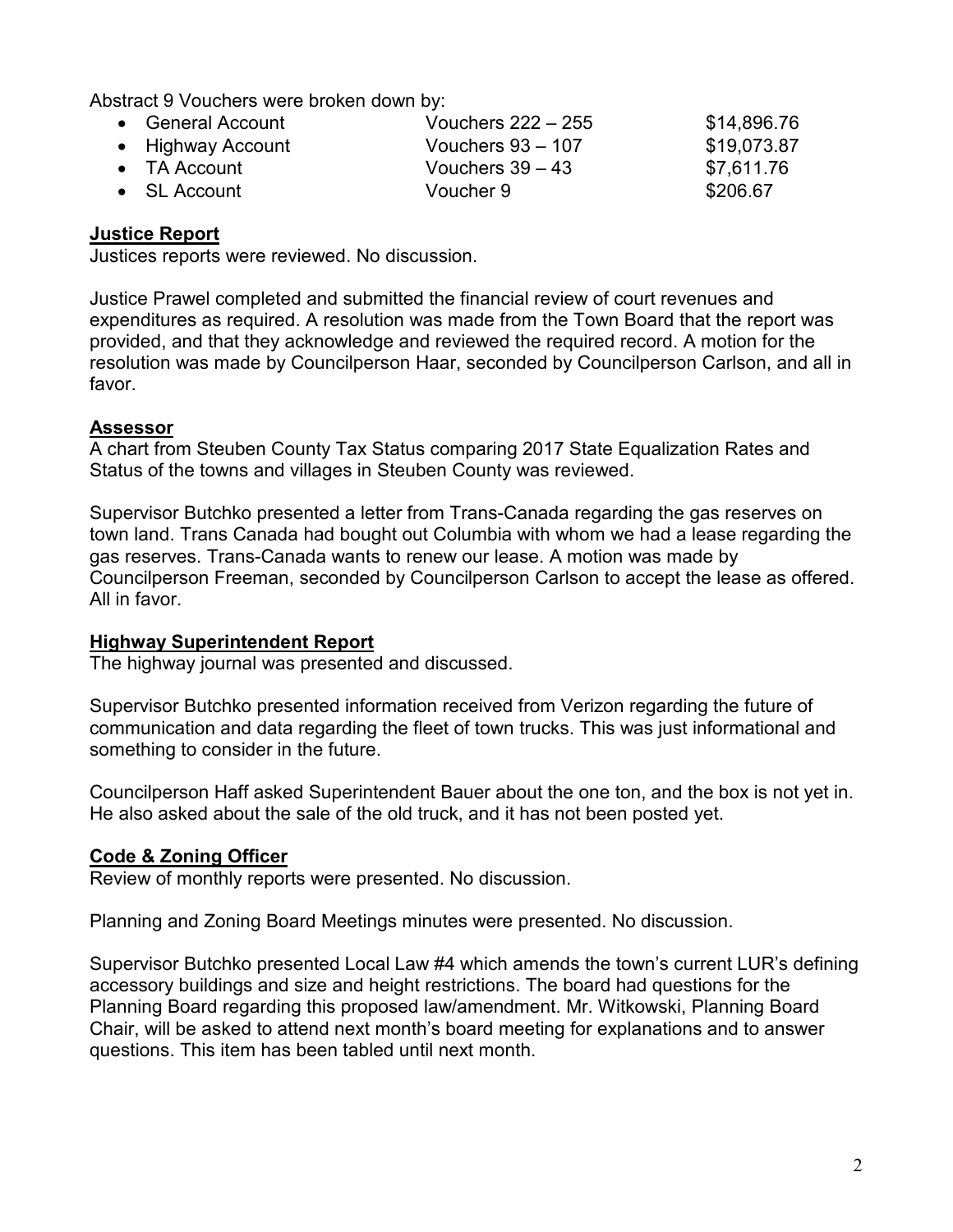### **Watershed**

Report was presented and no discussion.

### **Dog Control Officer**

Dog License Report reviewed. There were some questions regarding a reported dog bite. DCO Pifer will be asked to next board meeting to clarify and explain the situation.

#### . **History Group**

Report was presented and no discussion.

Superintendent Bauer will install the posts for the interpretive signs shortly.

#### **Other Business**

Supervisor Butchko presented a map and options to offer the surplus properties for sale, primarily to adjacent property owners. A resolution to proceed with a surplus property sale located in the Town of Wayne was made by Councilperson Haff, seconded by Councilperson Haar. All in favor with roll call vote taken:

Supervisor Butchko YES Councilperson Haar YES Councilperson Haff YES Councilperson Carlson YES Councilperson Freeman YES

The LaChance 'Scout' House by the playground is currently empty and unused. We need ideas for its use.

The New York Paid Family Leave Act will go into effect in 2018. It's unknown yet what impact it will have on town employees. It may just be a rider on a disability policy. The town's insurance agent Sprague Insurance will investigate.

There was discussion on traffic at the boat launch, and parking on Keuka Village Road. Some options may be to put a camera on the boat launch, or to put an actual physical gate (with key cards?). Possible parking options might require a traffic evaluation from town engineers. May need to devise parking permits. There is a possibility that town resident Joe Stremel may be able to act as a constable.

A boat launch and parking committee will be set up through the Planning Board to discuss some of these issues and possibilities.

There is currently no update on the Little Lakes Corridor grant. Any committees or changes to the grant will be held off until the grant is actually received or not.

Mr. Tom Dunbar made a comment on the Trans Canada gas topic. He noted that it might be more advantages to "own" the rights instead of lease it. He noted that if the lease has expired, there is no need to re-sign a new lease. This ensures the town is part of process and decision making. The town will hold off on re-signing the lease until Mr. Dunbar and Supervisor Butchko follow up with town attorneys.